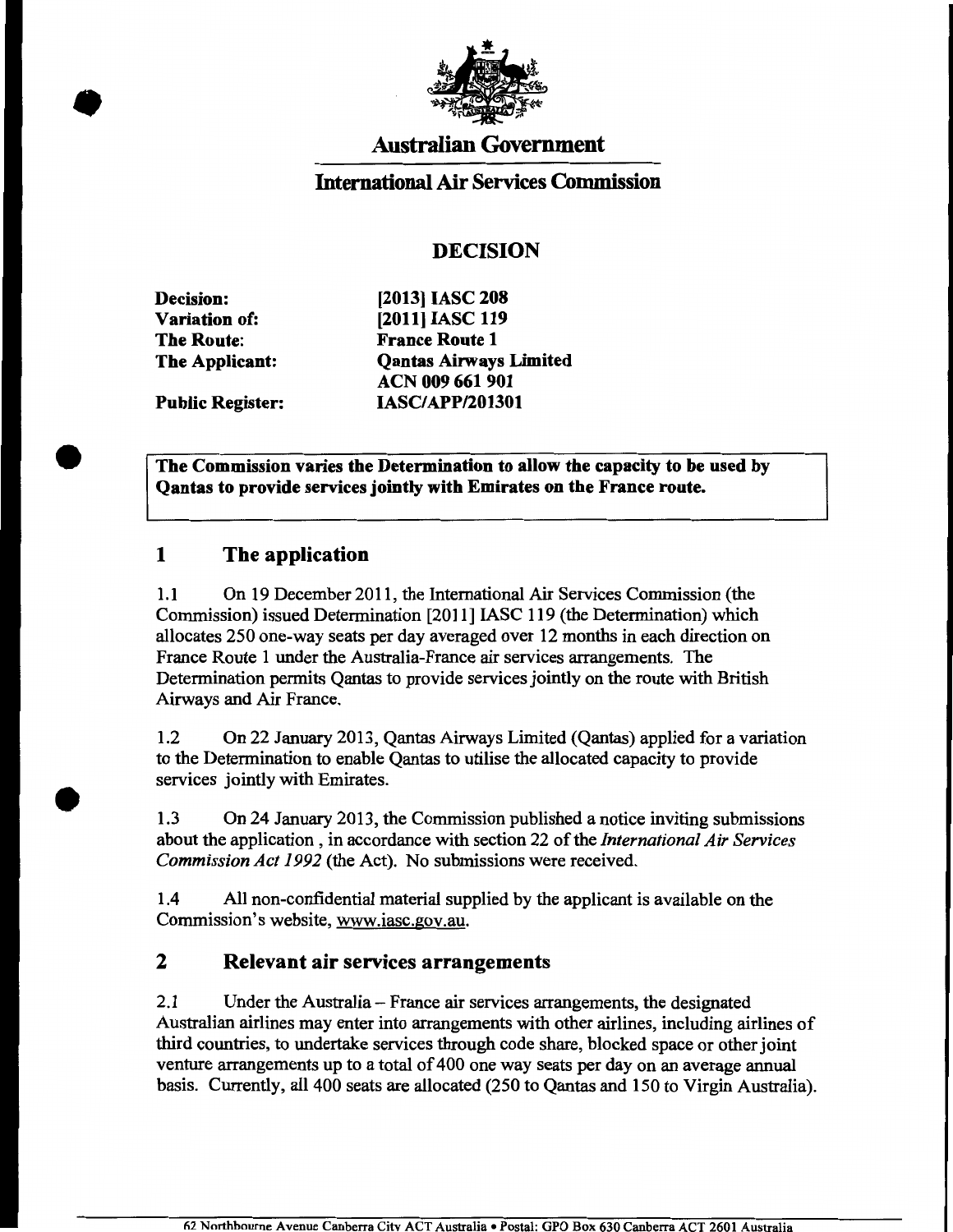# **3 Commission's assessment**

3.1 Qantas' application seeks to vary the Determination to include a condition of a kind referred to in paragraph  $15(2)(e)$  of the Act. In view of this, the application is a transfer application as so defined in subsection  $4(1)$  of the Act and has assessed the application in accordance with section 25.

3.2 Subsection 25(1) provides that the Commission must make a decision varying the determination in a way that gives effect to the variation requested, subject to subsection 25(2). Subsection 25(2) states that the Commission must not make a decision varying the determination in a way that varies, or has the effect of varying an allocation of capacity if the Commission is satisfied that the allocation, as so varied, would not be of benefit to the public.

3.3 Under section 26 of the Act, in assessing the benefit to the public of a variation of an allocation of capacity, the Commission is required to apply the criteria set out in any policy statement issued by the Minister under section 11.

3.4 Pursuant to section 11 of the Act, the Minister issued Policy Statement No.5 dated 19 May 2004 (the Policy Statement). The Policy Statement sets out the range of criteria which the Commission is required to apply in assessing the benefit to the public of allocations of capacity. It also provides other guidance to the Commission in performing its functions.

3.5 Paragraph 6.3 of the Policy Statement provides that, subject to paragraph 6.4, where a carrier requests a variation of a determination to allow it flexibility in operating its capacity, including to use the Australian capacity in a code share arrangement with a foreign carrier, and no submission is received about the application, only the criteria in paragraph 4 of the Policy Statement are applicable.

3.6 Under paragraph 4 of the Policy Statement, the use of entitlements by Australian carriers under a bilateral arrangement is of benefit to the public unless such carriers are not reasonably capable of obtaining the necessary approvals to operate on the route and of implementing their applications.

3. 7 The Commission notes that Qantas is an established international carrier which is clearly capable of obtaining the necessary approvals and of implementing its application. This means that there is public benefit arising from the use of the entitlements.

3.8 Paragraph 6.4 of the Policy Statement, in part, provides that the Commission may apply the additional criteria set out in paragraph 5 in circumstances set out in paragraph 3.6, including where no submissions are received. Paragraph 3.6 provides as follows:

Where capacity that can be used for code sharing operations is available under air services arrangements, including where foreign airlines have rights to code share on services operated by Australian carriers, the Commission would generally be expected to authorise applications for use of capacity to code share. •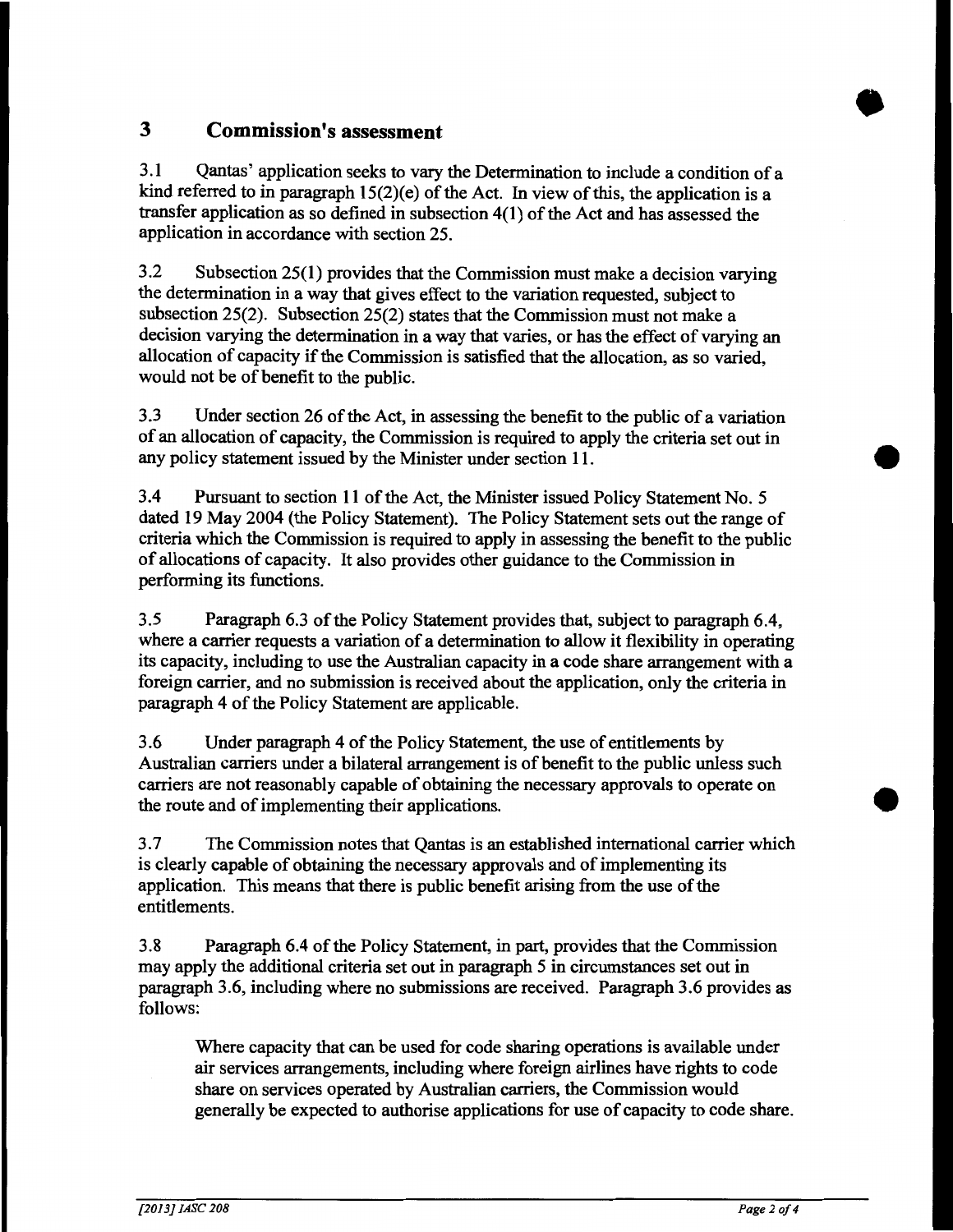However, if the Commission has serious concerns that a code share application (or other joint service proposal) may not be of benefit to the public, it may subject the application to more detailed assessment using the additional criteria set out in paragraph 5 (whether the application is contested or not). Before doing so, the Commission will consult with the Australian Competition and Consumer Commission.

3.9 Given the current public discussion about the partnership between Qantas and Emirates, the Commission decided to consult the ACCC. In its submission to the Commission dated 7 March 2013, the ACCC referred to its Draft Determination of 20 December 2012 on the Qantas-Emirates alliance, in which the ACCC concluded that the alliance is unlikely to result in material public detriments through its effect on competition on international air services between Australia and the UK/ Europe. The ACCC did not have concerns about the proposed code share arrangements between Qantas and Emirates on the France route.

3.10 In its letter of 7 March 2013, the ACCC informed the Commission of the following:

In its Draft Determination, the ACCC considered that while the alliance will reduce the number of competitive offerings on the relevant routes by one, a range of options exist for Australian consumers to travel to Europe via various mid points. In looking at Paris as an example, the ACCC noted that there were nine competing carriers operating Sydney-Paris services, with additional options available using code share services (such as the Qantas and Virgin Australia services).

These factors led the ACCC to the preliminary conclusion that the alliance is unlikely to result in material public detriments through its effect on competition on international air passenger transport services between Australia and the (sic) Europe, which includes the route under consideration by the IASC.

3 .11 In light of the above, the Commission did not assess the application against the paragraph 5 criteria.

3.12 Subsection 15(1) ofthe Act empowers the Commission to include such terms and conditions as it thinks fit. Paragraph  $15(2)(e)$ , however, requires the inclusion of a condition in a determination stating the extent to which the carrier may use that capacity in joint services with another carrier.

3.13 In the interests of providing commercial and operational flexibility, consistent with requirements of the Act, the Commission will approve the variation requested by Qantas.

3.14 Consistent with paragraph 3. 7 of the Policy Statement, in relation to joint services, the Commission will include a condition requiring the airlines to take all reasonable steps to ensure that passengers are informed, at the time of booking, of the carrier that is actually operating the flight.